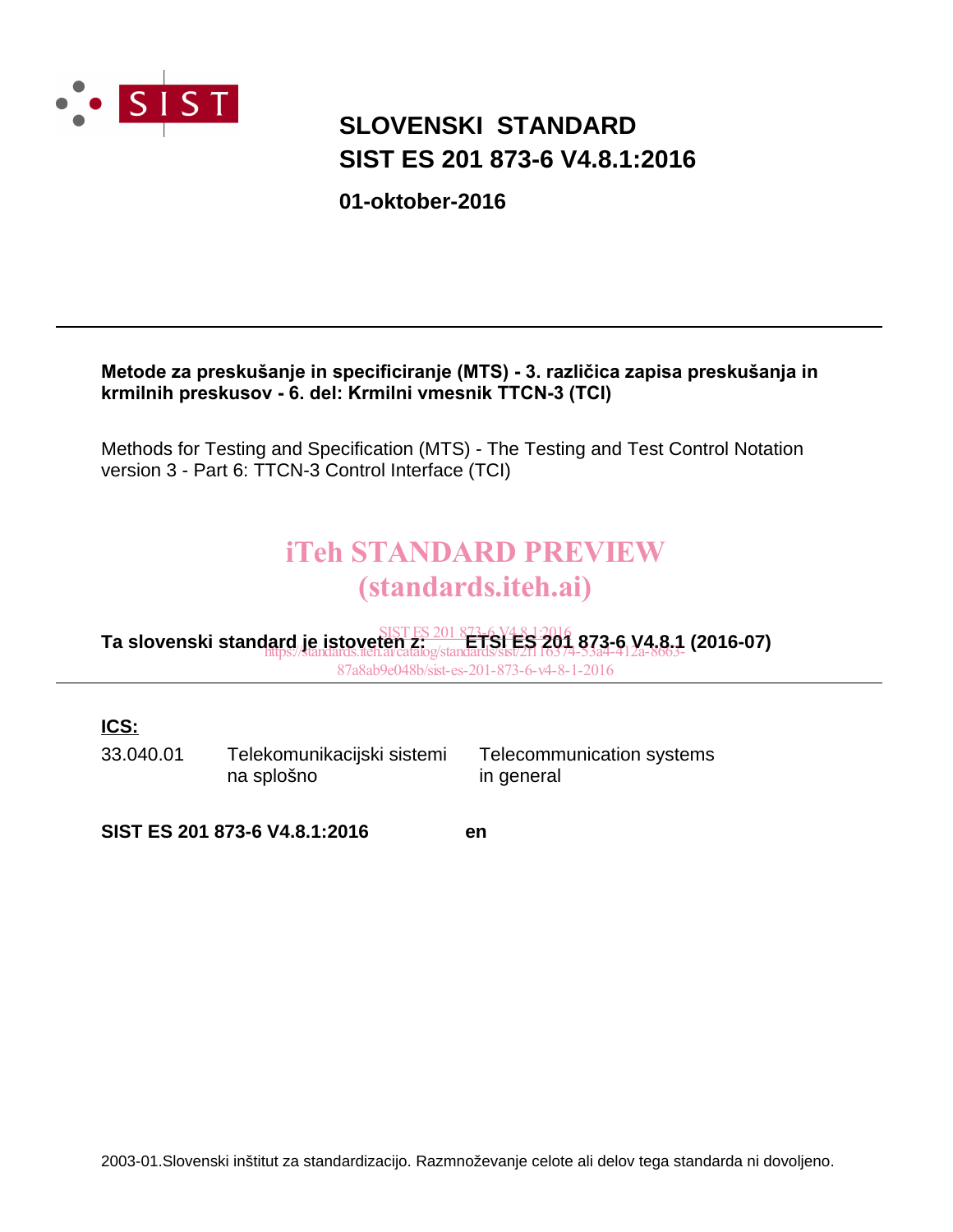# iTeh STANDARD PREVIEW (standards.iteh.ai)

SIST ES 201 873-6 V4.8.1:2016 https://standards.iteh.ai/catalog/standards/sist/2f116374-53a4-412a-8663- 87a8ab9e048b/sist-es-201-873-6-v4-8-1-2016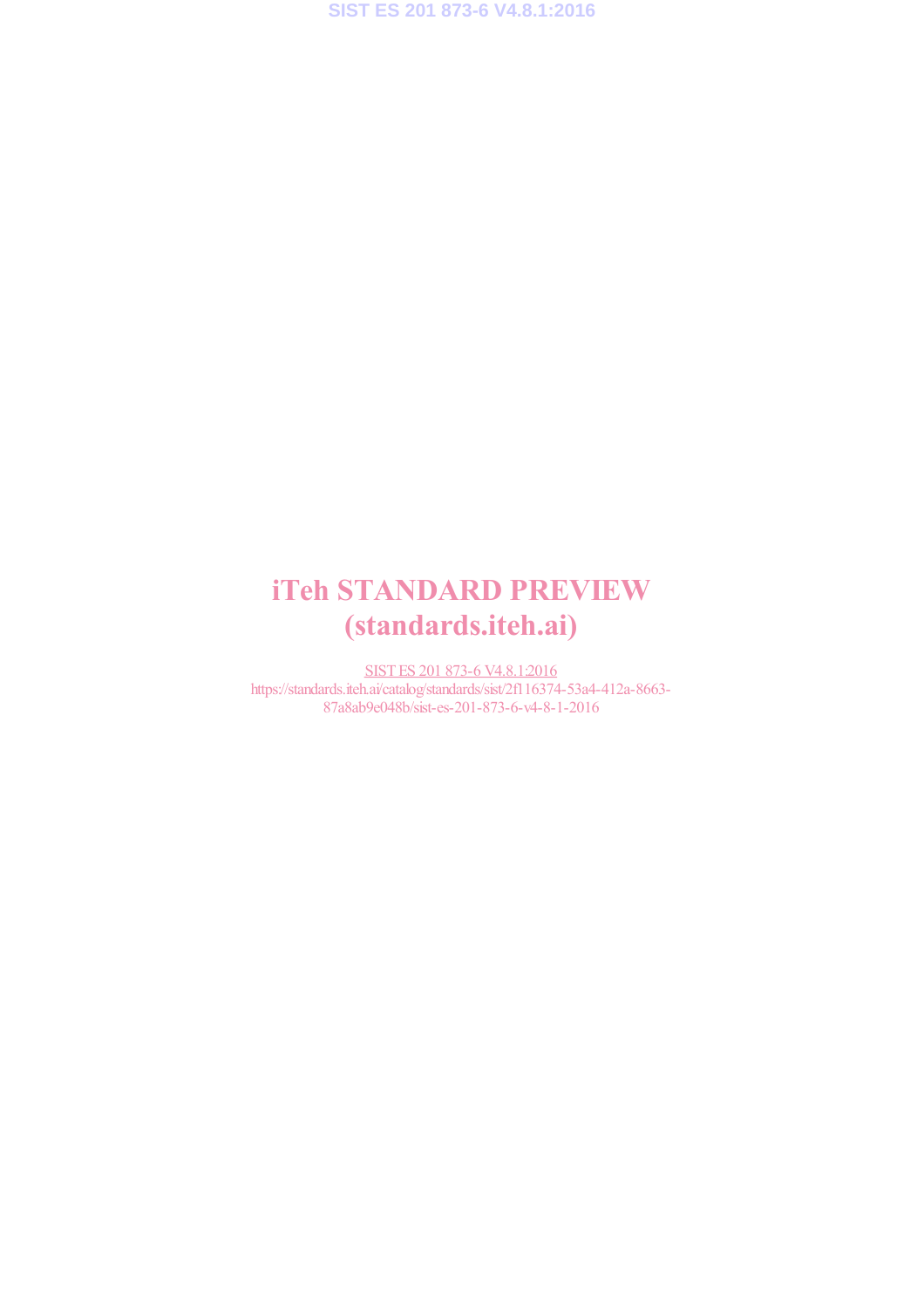#### **SIST ES 201 873-6 V4.8.1:2016**

# ETSI ES 201 873-6 V4.8.1 (2016-07)



## **Methods for Testing and Specification (MTS);** The Testing and Test Control Notation version 3; Part 6: TT**CN-3 Control Interface (TCI)**

SIST ES 201 873-6 V4.8.1:2016 https://standards.iteh.ai/catalog/standards/sist/2f116374-53a4-412a-8663- 87a8ab9e048b/sist-es-201-873-6-v4-8-1-2016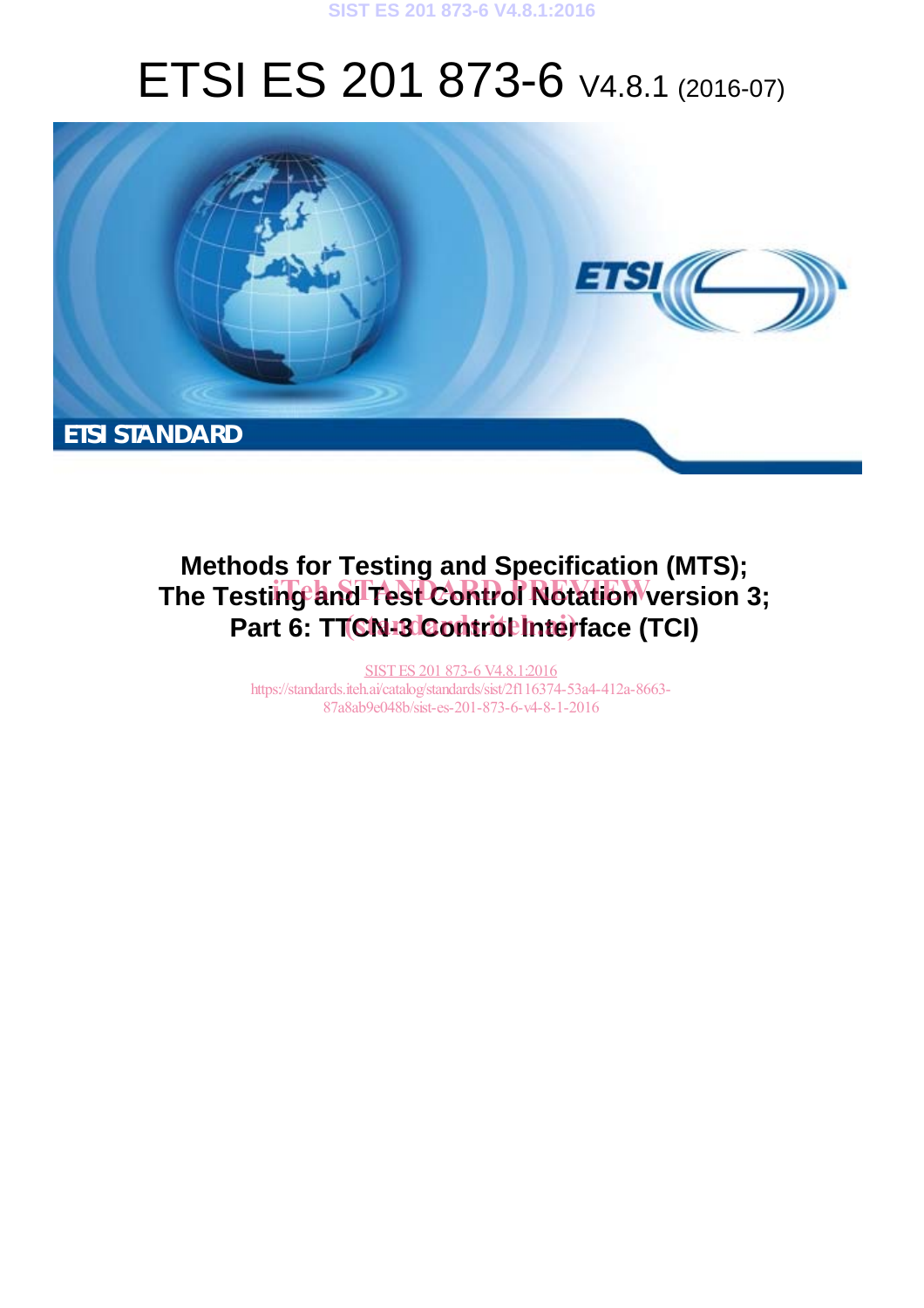Reference RES/MTS-201873-6 T3ed481TCI

Keywords control, interface, methodology, TCI, testing, TTCN-3

#### *ETSI*

650 Route des Lucioles F-06921 Sophia Antipolis Cedex - FRANCE

Tel.: +33 4 92 94 42 00 Fax: +33 4 93 65 47 16

Siret N° 348 623 562 00017 - NAF 742 C Association à but non lucratif enregistrée à la iTeh SSous-Préfecture de Grasse (06) N° 7803/88 / IEW

## (standards.iteh.ai)

87a8ab9e04**/mportant notice** -v4-8-1-2016 SIST ES 201 873-6 V4.8.1:2016 https://standards.iteh.ai/catalog/standards/sist/2f116374-53a4-412a-8663-

> The present document can be downloaded from: http://www.etsi.org/standards-search

The present document may be made available in electronic versions and/or in print. The content of any electronic and/or print versions of the present document shall not be modified without the prior written authorization of ETSI. In case of any existing or perceived difference in contents between such versions and/or in print, the only prevailing document is the print of the Portable Document Format (PDF) version kept on a specific network drive within ETSI Secretariat.

Users of the present document should be aware that the document may be subject to revision or change of status. Information on the current status of this and other ETSI documents is available at https://portal.etsi.org/TB/ETSIDeliverableStatus.aspx

If you find errors in the present document, please send your comment to one of the following services: https://portal.etsi.org/People/CommiteeSupportStaff.aspx

#### *Copyright Notification*

No part may be reproduced or utilized in any form or by any means, electronic or mechanical, including photocopying and microfilm except as authorized by written permission of ETSI. The content of the PDF version shall not be modified without the written authorization of ETSI.

The copyright and the foregoing restriction extend to reproduction in all media.

© European Telecommunications Standards Institute 2016. All rights reserved.

**DECT**TM, **PLUGTESTS**TM, **UMTS**TM and the ETSI logo are Trade Marks of ETSI registered for the benefit of its Members. **3GPP**TM and **LTE**™ are Trade Marks of ETSI registered for the benefit of its Members and of the 3GPP Organizational Partners.

**GSM**® and the GSM logo are Trade Marks registered and owned by the GSM Association.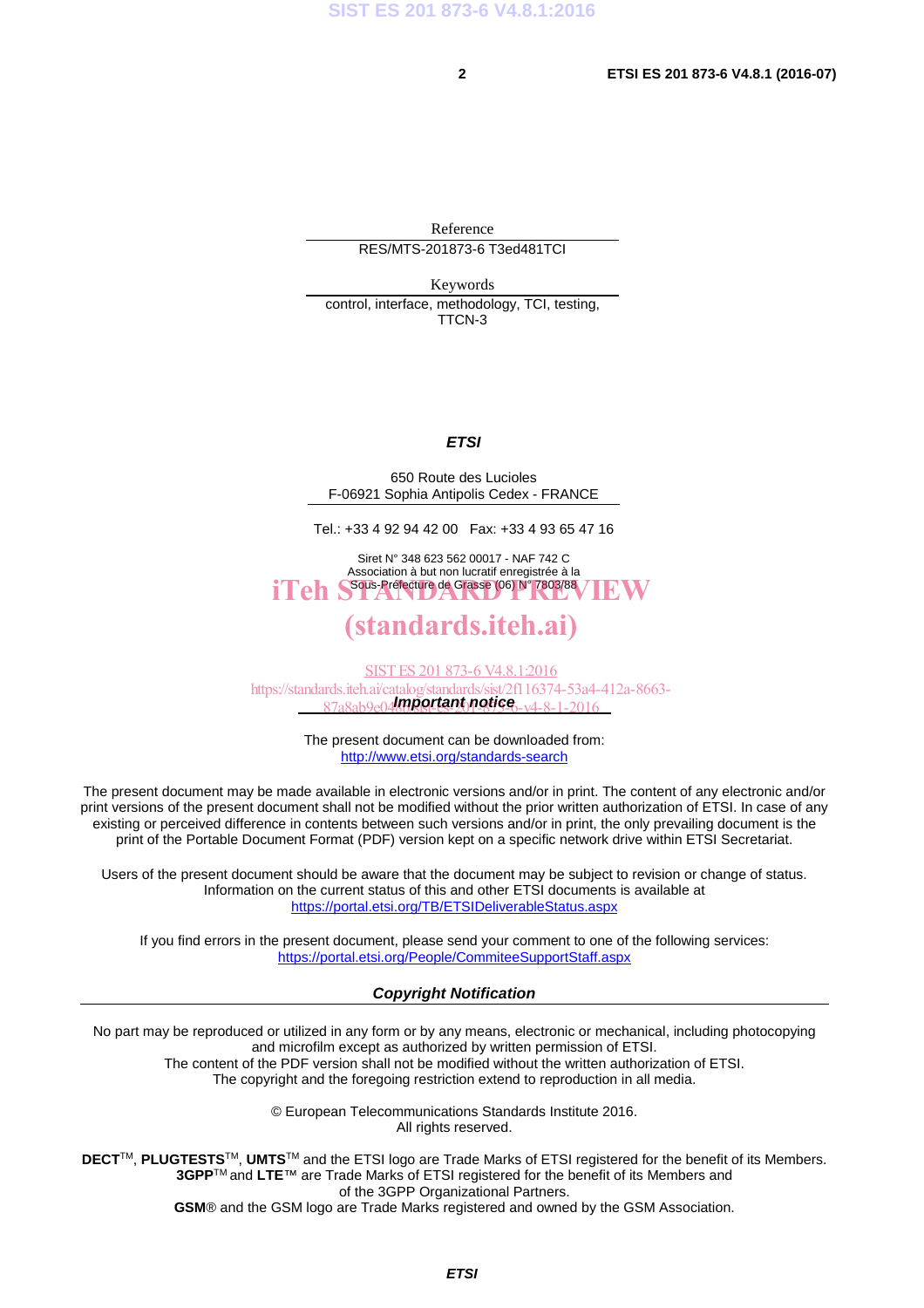$\mathbf{3}$ 

# Contents

| 1                |                                                                                                                                                                                                                                                                                                                                                                                                  |  |
|------------------|--------------------------------------------------------------------------------------------------------------------------------------------------------------------------------------------------------------------------------------------------------------------------------------------------------------------------------------------------------------------------------------------------|--|
| 2                |                                                                                                                                                                                                                                                                                                                                                                                                  |  |
| 2.1              |                                                                                                                                                                                                                                                                                                                                                                                                  |  |
| 2.2              |                                                                                                                                                                                                                                                                                                                                                                                                  |  |
| 3                |                                                                                                                                                                                                                                                                                                                                                                                                  |  |
| 3.1              |                                                                                                                                                                                                                                                                                                                                                                                                  |  |
| 3.2              |                                                                                                                                                                                                                                                                                                                                                                                                  |  |
| 4                |                                                                                                                                                                                                                                                                                                                                                                                                  |  |
| 5                |                                                                                                                                                                                                                                                                                                                                                                                                  |  |
|                  |                                                                                                                                                                                                                                                                                                                                                                                                  |  |
| 6                |                                                                                                                                                                                                                                                                                                                                                                                                  |  |
| 6.1              |                                                                                                                                                                                                                                                                                                                                                                                                  |  |
| 6.1.0<br>6.1.1   |                                                                                                                                                                                                                                                                                                                                                                                                  |  |
| 6.1.1.0          |                                                                                                                                                                                                                                                                                                                                                                                                  |  |
| 6.1.1.1          |                                                                                                                                                                                                                                                                                                                                                                                                  |  |
| 6.1.1.2          | Test Management (TM).<br>Coding and Decoding (CD) ANDARD PREVIEW 22                                                                                                                                                                                                                                                                                                                              |  |
| 6.1.1.3          |                                                                                                                                                                                                                                                                                                                                                                                                  |  |
| 6.1.1.4          | Component Handling (CH), The Sand Ann (CH) and Saint Component Handling (CH), The Saint Component Handling (CH), The Saint Component Capacity CH and Ann (CH) and Saint Component CH and Ann (CH) and Saint Chemical CH and CH                                                                                                                                                                   |  |
| 6.1.2            |                                                                                                                                                                                                                                                                                                                                                                                                  |  |
| 6.1.3            |                                                                                                                                                                                                                                                                                                                                                                                                  |  |
| 6.1.4            | Platform Adaptor (PA)<br>Randards: jteh: ay vatalog/standards/sist/2f116374-53a4-412a-8663-<br>24                                                                                                                                                                                                                                                                                                |  |
| 6.2              | Execution requirements for $\frac{3.75 \text{ cm}}{6.72681 \text{ cm} \cdot \text{m} \cdot \text{m} \cdot \text{m} \cdot \text{m} \cdot \text{m}}$ and $\frac{3.75 \text{ cm}}{2.71 \text{ cm} \cdot \text{m} \cdot \text{m} \cdot \text{m} \cdot \text{m} \cdot \text{m}}$ and $\frac{3.75 \text{ cm}}{6.72681 \text{ cm} \cdot \text{m} \cdot \text{m} \cdot \text{m}}$ and $\frac{3.75 \text$ |  |
| 7                |                                                                                                                                                                                                                                                                                                                                                                                                  |  |
| 7.1              |                                                                                                                                                                                                                                                                                                                                                                                                  |  |
| 7.1.0<br>7.1.1   |                                                                                                                                                                                                                                                                                                                                                                                                  |  |
| 7.1.1.0          |                                                                                                                                                                                                                                                                                                                                                                                                  |  |
| 7.1.1.1          |                                                                                                                                                                                                                                                                                                                                                                                                  |  |
| 7.1.1.2          |                                                                                                                                                                                                                                                                                                                                                                                                  |  |
| 7.1.1.3          |                                                                                                                                                                                                                                                                                                                                                                                                  |  |
| 7.1.1.3.0        |                                                                                                                                                                                                                                                                                                                                                                                                  |  |
| 7.1.1.3.1        |                                                                                                                                                                                                                                                                                                                                                                                                  |  |
| 7.2              |                                                                                                                                                                                                                                                                                                                                                                                                  |  |
| 7.2.0            |                                                                                                                                                                                                                                                                                                                                                                                                  |  |
| 7.2.1<br>7.2.1.0 |                                                                                                                                                                                                                                                                                                                                                                                                  |  |
| 7.2.1.1          |                                                                                                                                                                                                                                                                                                                                                                                                  |  |
| 7.2.1.2          |                                                                                                                                                                                                                                                                                                                                                                                                  |  |
| 7.2.2            |                                                                                                                                                                                                                                                                                                                                                                                                  |  |
| 7.2.2.0          |                                                                                                                                                                                                                                                                                                                                                                                                  |  |
| 7.2.2.1          |                                                                                                                                                                                                                                                                                                                                                                                                  |  |
| 7.2.2.2          |                                                                                                                                                                                                                                                                                                                                                                                                  |  |
| 7.2.2.2.0        |                                                                                                                                                                                                                                                                                                                                                                                                  |  |
| 7.2.2.2.1        |                                                                                                                                                                                                                                                                                                                                                                                                  |  |
| 7.2.2.2.2        |                                                                                                                                                                                                                                                                                                                                                                                                  |  |
| 7.2.2.2.3        |                                                                                                                                                                                                                                                                                                                                                                                                  |  |
| 7.2.2.2.4        |                                                                                                                                                                                                                                                                                                                                                                                                  |  |
| 7.2.2.2.5        |                                                                                                                                                                                                                                                                                                                                                                                                  |  |
| 7.2.2.2.6        |                                                                                                                                                                                                                                                                                                                                                                                                  |  |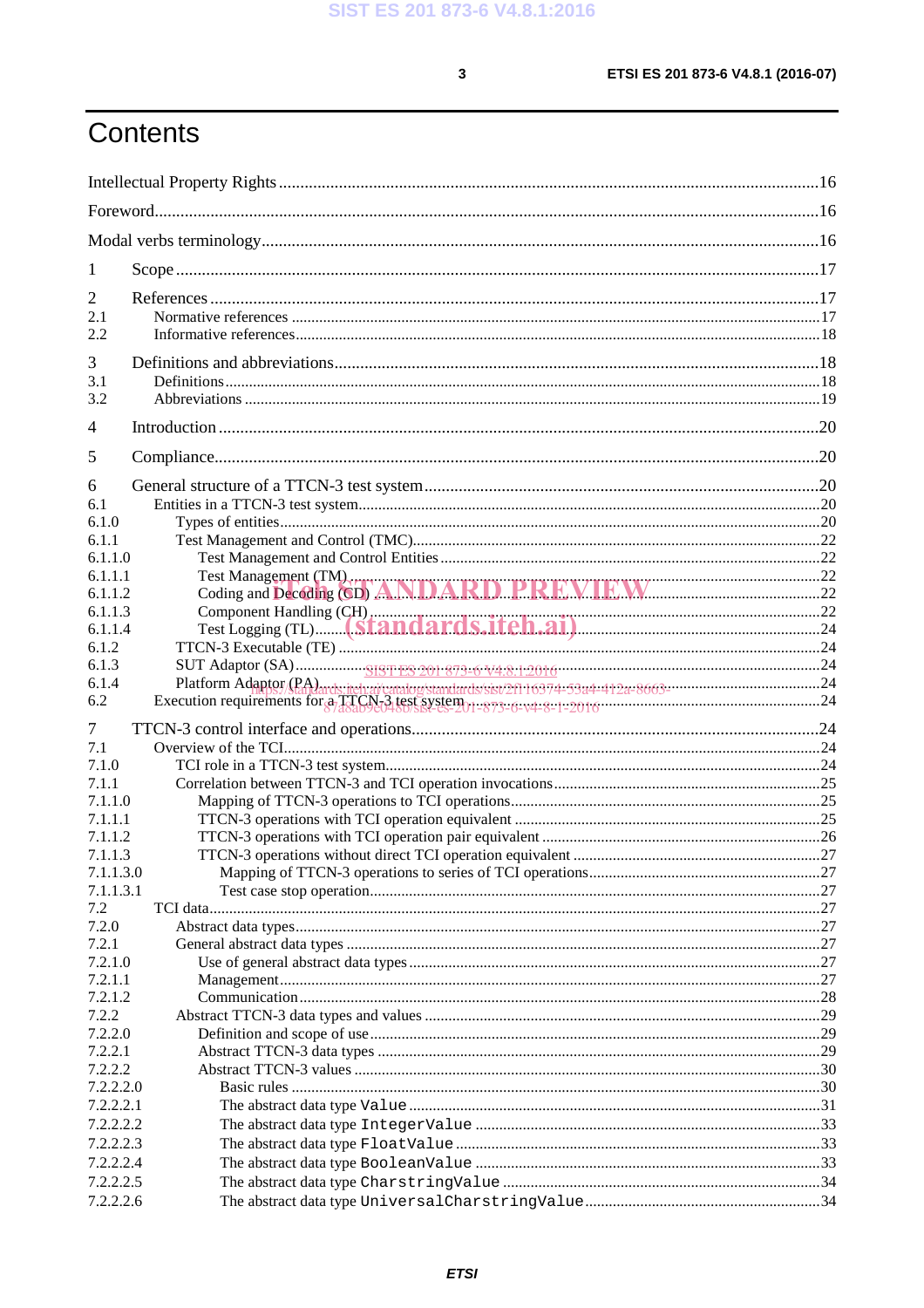$\overline{\mathbf{4}}$ 

| 7.2.2.2.7              |                                                          |    |
|------------------------|----------------------------------------------------------|----|
| 7.2.2.2.8              |                                                          |    |
| 7.2.2.2.9              |                                                          |    |
| 7.2.2.2.10             |                                                          |    |
| 7.2.2.2.11             |                                                          |    |
| 7.2.2.2.12             |                                                          |    |
| 7.2.2.2.13             |                                                          |    |
| 7.2.2.2.14             |                                                          |    |
| 7.2.2.2.15             |                                                          |    |
| 7.2.2.3                |                                                          |    |
| 7.2.2.3.1              |                                                          |    |
| 7.2.2.3.2              |                                                          |    |
| 7.2.2.3.3              |                                                          |    |
| 7.2.2.3.4              |                                                          |    |
| 7.2.2.3.5              |                                                          |    |
| 7.2.2.4                |                                                          |    |
| 7.2.2.4.0              |                                                          |    |
| 7.2.2.4.1              |                                                          |    |
| 7.2.2.4.2              |                                                          |    |
| 7.2.2.4.3              |                                                          |    |
| 7.2.3                  |                                                          |    |
| 7.2.3.1                |                                                          |    |
| 7.2.3.2                |                                                          |    |
| 7.2.3.3                |                                                          |    |
| 7.2.3.4                |                                                          |    |
| 7.3                    |                                                          |    |
| 7.3.0                  |                                                          |    |
| 7.3.1                  |                                                          |    |
| 7.3.1.0                |                                                          |    |
|                        |                                                          |    |
| 7.3.1.1                |                                                          |    |
| 7.3.1.1.0              |                                                          |    |
| 7.3.1.1.1              |                                                          |    |
| 7.3.1.1.2              | tciGetImportedModule8e048b/sist-es-201-873-6-v4-8-1-2016 |    |
| 7.3.1.1.3              |                                                          |    |
| 7.3.1.1.4              |                                                          |    |
| 7.3.1.1.5              |                                                          |    |
| 7.3.1.1.6              |                                                          |    |
| 7.3.1.1.7              | tciStartTestCase                                         | 48 |
| 7.3.1.1.8              |                                                          |    |
| 7.3.1.1.9              |                                                          |    |
| 7.3.1.1.10             |                                                          |    |
| 7.3.1.2<br>7.3.1.2.0   |                                                          |    |
|                        |                                                          |    |
| 7.3.1.2.1              |                                                          |    |
| 7.3.1.2.2              |                                                          |    |
| 7.3.1.2.3<br>7.3.1.2.4 |                                                          |    |
| 7.3.1.2.5              |                                                          |    |
| 7.3.1.2.6              |                                                          |    |
| 7.3.2                  |                                                          |    |
| 7.3.2.0                |                                                          |    |
| 7.3.2.1                |                                                          |    |
| 7.3.2.1.0              |                                                          |    |
| 7.3.2.1.1              |                                                          |    |
| 7.3.2.1.2              |                                                          |    |
| 7.3.2.1.3              |                                                          |    |
| 7.3.2.1.4              |                                                          |    |
| 7.3.2.1.5              |                                                          |    |
| 7.3.2.1.6<br>7.3.2.1.7 |                                                          |    |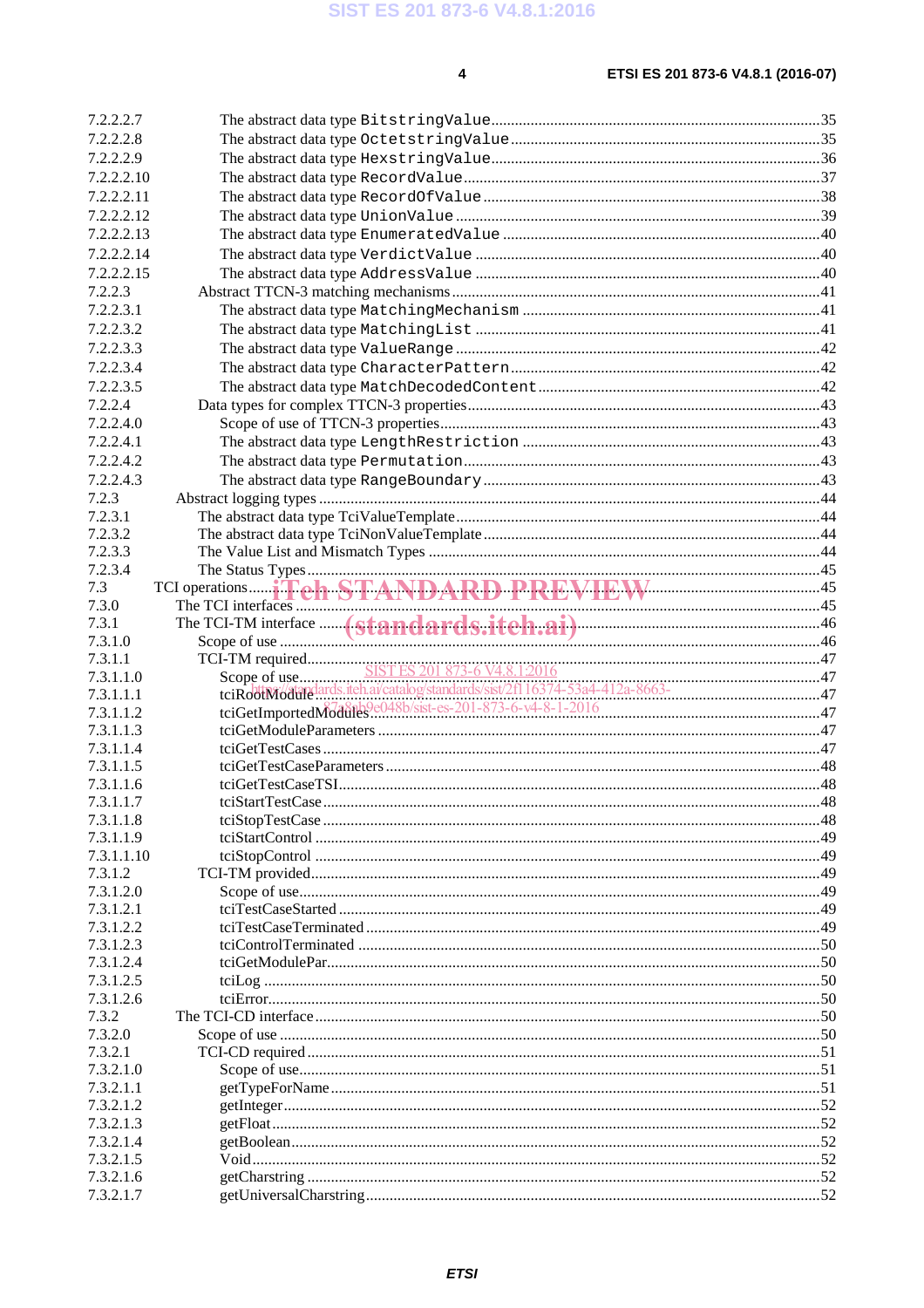### ETSI ES 201 873-6 V4.8.1 (2016-07)

| 7.3.2.1.8  |                                  |  |
|------------|----------------------------------|--|
| 7.3.2.1.9  |                                  |  |
| 7.3.2.1.10 |                                  |  |
| 7.3.2.1.11 |                                  |  |
| 7.3.2.1.12 |                                  |  |
| 7.3.2.2    |                                  |  |
|            |                                  |  |
| 7.3.2.2.0  |                                  |  |
| 7.3.2.2.1  |                                  |  |
| 7.3.2.2.2  |                                  |  |
| 7.3.2.2.3  |                                  |  |
| 7.3.2.2.4  |                                  |  |
| 7.3.3      |                                  |  |
| 7.3.3.0    |                                  |  |
| 7.3.3.1    |                                  |  |
|            |                                  |  |
| 7.3.3.1.0  |                                  |  |
| 7.3.3.1.1  |                                  |  |
| 7.3.3.1.2  |                                  |  |
| 7.3.3.1.3  |                                  |  |
| 7.3.3.1.4  |                                  |  |
| 7.3.3.1.5  |                                  |  |
| 7.3.3.1.6  |                                  |  |
| 7.3.3.1.7  |                                  |  |
| 7.3.3.1.8  |                                  |  |
| 7.3.3.1.9  |                                  |  |
|            |                                  |  |
| 7.3.3.1.10 |                                  |  |
| 7.3.3.1.11 |                                  |  |
| 7.3.3.1.12 |                                  |  |
| 7.3.3.1.13 | tciUnmapTreh STANDARD PREVIEW 39 |  |
| 7.3.3.1.14 |                                  |  |
| 7.3.3.1.15 |                                  |  |
| 7.3.3.1.16 |                                  |  |
| 7.3.3.1.17 |                                  |  |
| 7.3.3.1.18 |                                  |  |
| 7.3.3.1.19 |                                  |  |
|            |                                  |  |
| 7.3.3.1.20 |                                  |  |
| 7.3.3.1.21 |                                  |  |
| 7.3.3.1.22 |                                  |  |
| 7.3.3.2    |                                  |  |
| 7.3.3.2.0  |                                  |  |
| 7.3.3.2.1  |                                  |  |
| 7.3.3.2.2  |                                  |  |
| 7.3.3.2.3  |                                  |  |
| 7.3.3.2.4  |                                  |  |
| 7.3.3.2.5  |                                  |  |
|            |                                  |  |
| 7.3.3.2.6  |                                  |  |
| 7.3.3.2.7  |                                  |  |
| 7.3.3.2.8  |                                  |  |
| 7.3.3.2.9  |                                  |  |
| 7.3.3.2.10 |                                  |  |
| 7.3.3.2.11 |                                  |  |
| 7.3.3.2.12 |                                  |  |
| 7.3.3.2.13 |                                  |  |
| 7.3.3.2.14 |                                  |  |
| 7.3.3.2.15 |                                  |  |
| 7.3.3.2.16 |                                  |  |
|            |                                  |  |
| 7.3.3.2.17 |                                  |  |
| 7.3.3.2.18 |                                  |  |
| 7.3.3.2.19 |                                  |  |
| 7.3.3.2.20 |                                  |  |
| 7.3.3.2.21 |                                  |  |
| 7.3.3.2.22 |                                  |  |
| 7.3.3.2.23 |                                  |  |
|            |                                  |  |

#### $5<sup>1</sup>$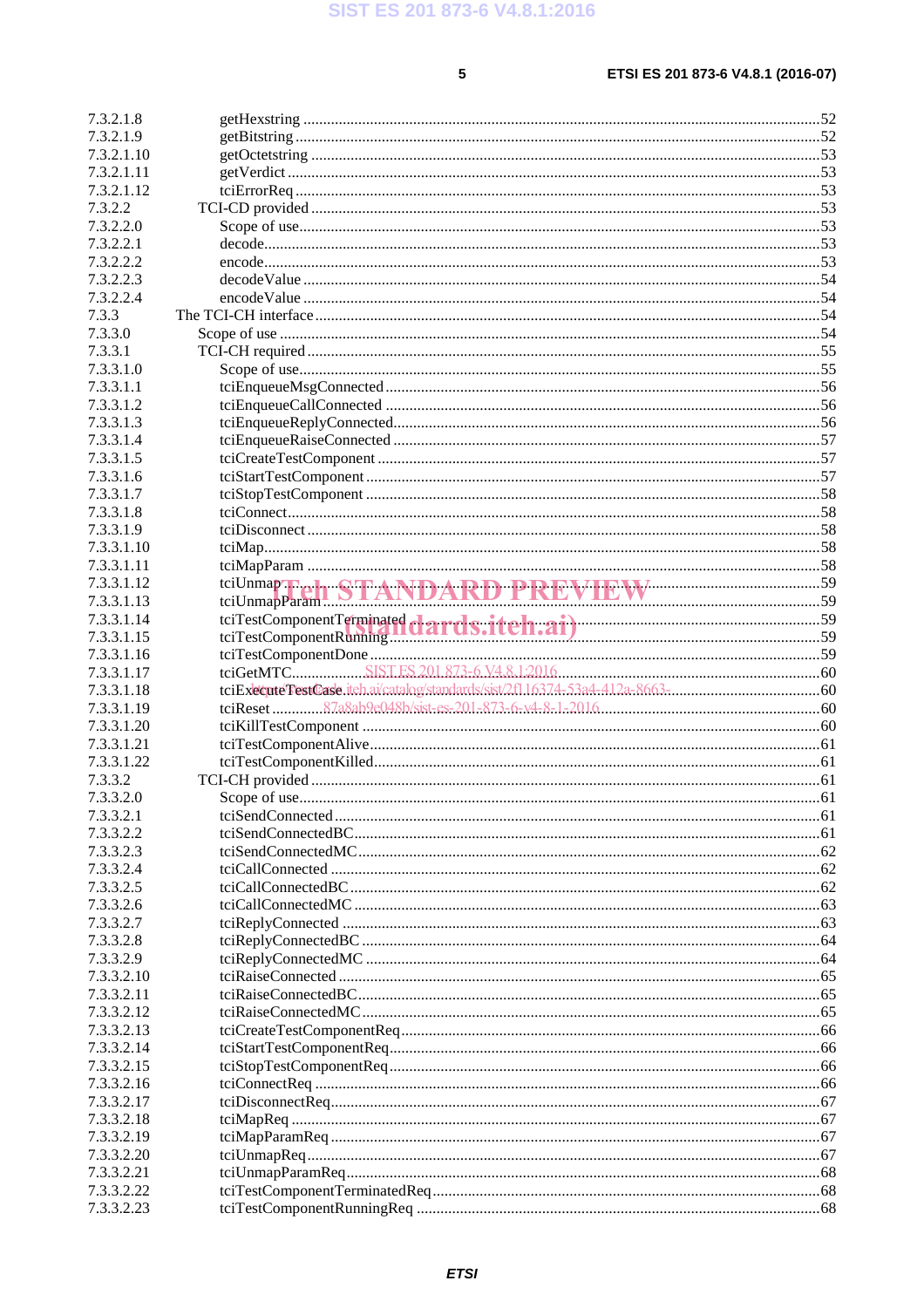$6\phantom{a}$ 

| 7.3.3.2.24 |  |
|------------|--|
|            |  |
| 7.3.3.2.25 |  |
| 7.3.3.2.26 |  |
| 7.3.3.2.27 |  |
| 7.3.3.2.28 |  |
|            |  |
| 7.3.3.2.29 |  |
| 7.3.3.2.30 |  |
| 7.3.4      |  |
| 7.3.4.0    |  |
| 7.3.4.1    |  |
|            |  |
| 7.3.4.1.0  |  |
| 7.3.4.1.1  |  |
| 7.3.4.1.2  |  |
| 7.3.4.1.3  |  |
| 7.3.4.1.4  |  |
|            |  |
| 7.3.4.1.5  |  |
| 7.3.4.1.6  |  |
| 7.3.4.1.7  |  |
| 7.3.4.1.8  |  |
| 7.3.4.1.9  |  |
| 7.3.4.1.10 |  |
|            |  |
| 7.3.4.1.11 |  |
| 7.3.4.1.12 |  |
| 7.3.4.1.13 |  |
| 7.3.4.1.14 |  |
| 7.3.4.1.15 |  |
| 7.3.4.1.16 |  |
| 7.3.4.1.17 |  |
|            |  |
| 7.3.4.1.18 |  |
| 7.3.4.1.19 |  |
| 7.3.4.1.20 |  |
| 7.3.4.1.21 |  |
| 7.3.4.1.22 |  |
| 7.3.4.1.23 |  |
|            |  |
| 7.3.4.1.24 |  |
| 7.3.4.1.25 |  |
| 7.3.4.1.26 |  |
| 7.3.4.1.27 |  |
| 7.3.4.1.28 |  |
| 7.3.4.1.29 |  |
| 7.3.4.1.30 |  |
|            |  |
| 7.3.4.1.31 |  |
| 7.3.4.1.32 |  |
| 7.3.4.1.33 |  |
| 7.3.4.1.34 |  |
| 7.3.4.1.35 |  |
| 7.3.4.1.36 |  |
|            |  |
| 7.3.4.1.37 |  |
| 7.3.4.1.38 |  |
| 7.3.4.1.39 |  |
| 7.3.4.1.40 |  |
| 7.3.4.1.41 |  |
| 7.3.4.1.42 |  |
| 7.3.4.1.43 |  |
|            |  |
| 7.3.4.1.44 |  |
| 7.3.4.1.45 |  |
| 7.3.4.1.46 |  |
| 7.3.4.1.47 |  |
| 7.3.4.1.48 |  |
| 7.3.4.1.49 |  |
| 7.3.4.1.50 |  |
|            |  |
| 7.3.4.1.51 |  |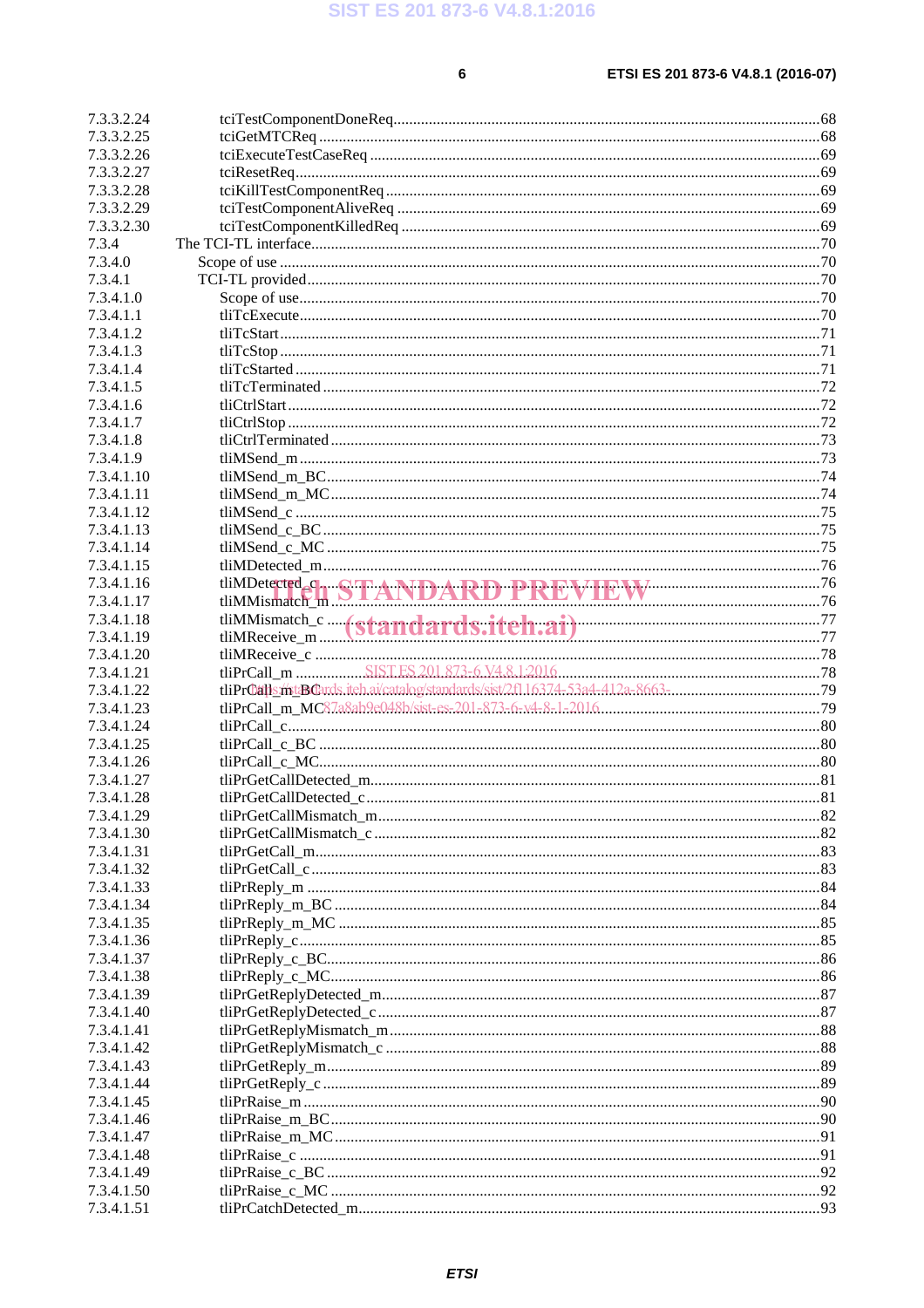$\overline{7}$ 

| 7.3.4.1.52  |                                    |  |
|-------------|------------------------------------|--|
| 7.3.4.1.53  |                                    |  |
| 7.3.4.1.54  |                                    |  |
| 7.3.4.1.55  |                                    |  |
|             |                                    |  |
| 7.3.4.1.56  |                                    |  |
| 7.3.4.1.57  |                                    |  |
| 7.3.4.1.58  |                                    |  |
| 7.3.4.1.59  |                                    |  |
| 7.3.4.1.60  |                                    |  |
| 7.3.4.1.61  |                                    |  |
| 7.3.4.1.62  |                                    |  |
| 7.3.4.1.63  |                                    |  |
| 7.3.4.1.64  |                                    |  |
|             |                                    |  |
| 7.3.4.1.65  |                                    |  |
| 7.3.4.1.66  |                                    |  |
| 7.3.4.1.67  |                                    |  |
| 7.3.4.1.68  |                                    |  |
| 7.3.4.1.69  |                                    |  |
| 7.3.4.1.70  |                                    |  |
| 7.3.4.1.71  |                                    |  |
| 7.3.4.1.72  |                                    |  |
|             |                                    |  |
| 7.3.4.1.73  |                                    |  |
| 7.3.4.1.74  |                                    |  |
| 7.3.4.1.75  |                                    |  |
| 7.3.4.1.76  |                                    |  |
| 7.3.4.1.77  |                                    |  |
| 7.3.4.1.78  |                                    |  |
| 7.3.4.1.79  | tliPStop iTeh STANDARD PREVIEW 103 |  |
| 7.3.4.1.80  |                                    |  |
|             | tliEncode (standards.iteh.ai) 103  |  |
| 7.3.4.1.81  |                                    |  |
| 7.3.4.1.82  |                                    |  |
| 7.3.4.1.83  |                                    |  |
| 7.3.4.1.84  |                                    |  |
| 7.3.4.1.85  |                                    |  |
| 7.3.4.1.86  |                                    |  |
| 7.3.4.1.87  |                                    |  |
| 7.3.4.1.88  |                                    |  |
| 7.3.4.1.89  |                                    |  |
|             |                                    |  |
| 7.3.4.1.90  |                                    |  |
| 7.3.4.1.91  |                                    |  |
| 7.3.4.1.92  |                                    |  |
| 7.3.4.1.93  |                                    |  |
| 7.3.4.1.94  |                                    |  |
| 7.3.4.1.95  |                                    |  |
| 7.3.4.1.96  |                                    |  |
| 7.3.4.1.97  |                                    |  |
| 7.3.4.1.98  |                                    |  |
|             |                                    |  |
| 7.3.4.1.99  |                                    |  |
| 7.3.4.1.100 |                                    |  |
| 7.3.4.1.101 |                                    |  |
| 7.3.4.1.102 |                                    |  |
| 7.3.4.1.103 |                                    |  |
| 7.3.4.1.104 |                                    |  |
| 7.3.4.1.105 |                                    |  |
| 7.3.4.1.106 |                                    |  |
| 7.3.4.1.107 |                                    |  |
|             |                                    |  |
| 7.3.4.1.108 |                                    |  |
| 7.3.4.1.109 |                                    |  |
| 7.3.4.1.110 |                                    |  |
| 7.3.4.1.111 |                                    |  |
| 7.3.4.1.112 |                                    |  |
| 7.3.4.1.113 |                                    |  |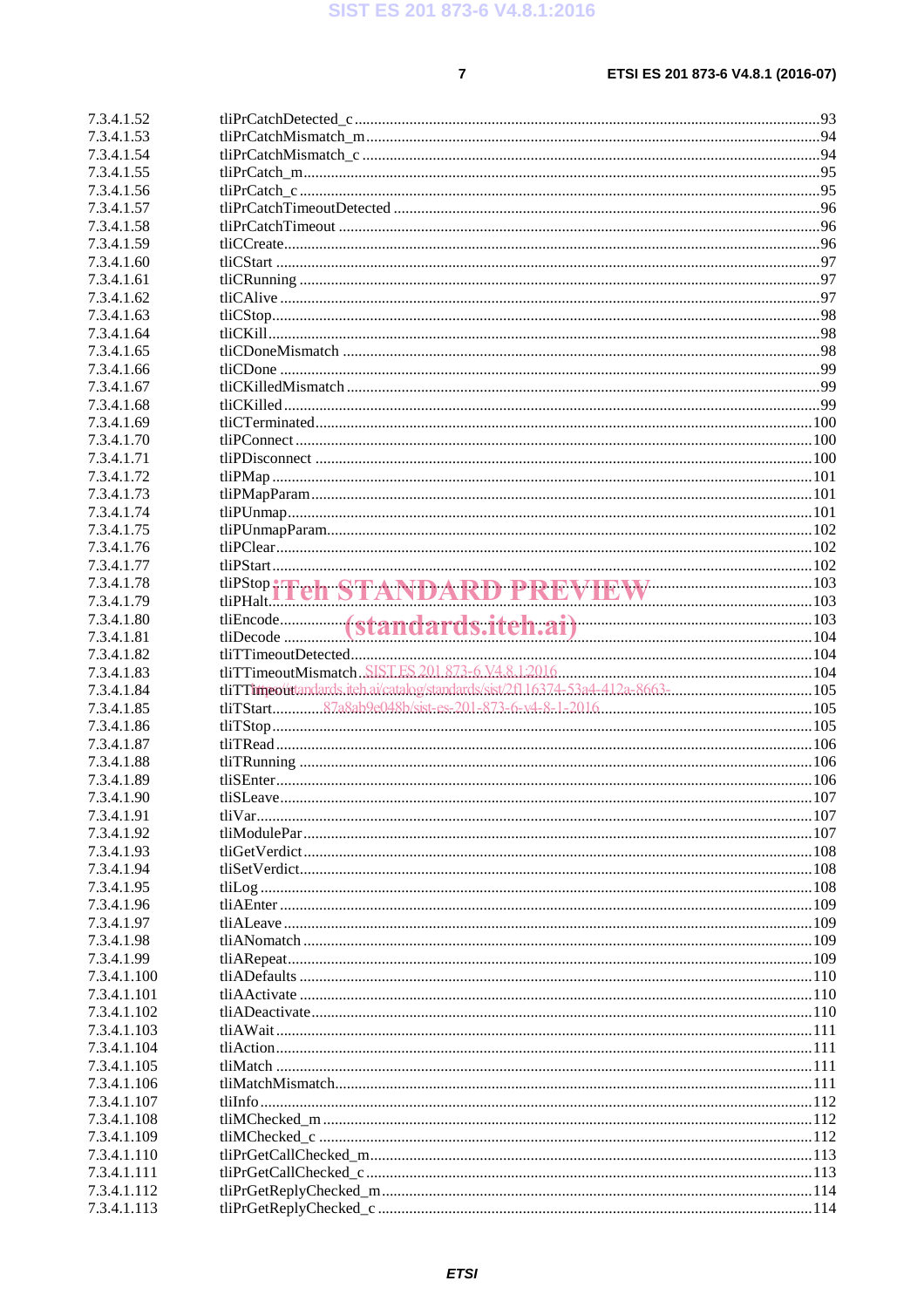$\bf{8}$ 

| 7.3.4.1.114    |                                                                                                                  |  |
|----------------|------------------------------------------------------------------------------------------------------------------|--|
| 7.3.4.1.115    |                                                                                                                  |  |
| 7.3.4.1.116    |                                                                                                                  |  |
|                |                                                                                                                  |  |
| 7.3.4.1.117    |                                                                                                                  |  |
| 7.3.4.1.118    |                                                                                                                  |  |
| 7.3.4.1.119    |                                                                                                                  |  |
| 7.3.4.1.120    |                                                                                                                  |  |
| 7.3.4.1.121    |                                                                                                                  |  |
| 8              |                                                                                                                  |  |
| 8.1            |                                                                                                                  |  |
| 8.2            |                                                                                                                  |  |
|                |                                                                                                                  |  |
| 8.2.1<br>8.2.2 |                                                                                                                  |  |
|                |                                                                                                                  |  |
| 8.3            |                                                                                                                  |  |
| 8.3.1          |                                                                                                                  |  |
| 8.3.2          |                                                                                                                  |  |
| 8.3.2.0        |                                                                                                                  |  |
| 8.3.2.1        |                                                                                                                  |  |
| 8.3.2.2        |                                                                                                                  |  |
| 8.3.2.3        |                                                                                                                  |  |
| 8.3.2.4        |                                                                                                                  |  |
| 8.3.2.5        |                                                                                                                  |  |
| 8.3.2.6        |                                                                                                                  |  |
| 8.3.2.7        |                                                                                                                  |  |
| 8.3.2.8        |                                                                                                                  |  |
| 8.3.2.9        |                                                                                                                  |  |
| 8.3.2.10       |                                                                                                                  |  |
| 8.3.2.11       |                                                                                                                  |  |
| 8.3.2.12       |                                                                                                                  |  |
| 8.3.2.13       |                                                                                                                  |  |
| 8.3.2.14       |                                                                                                                  |  |
| 8.3.2.15       | TciTestGaseIdListType.iteh.ai/catalog/standards/sist/2f116374-53a4-412a-8663---------------------------------123 |  |
| 8.3.2.16       |                                                                                                                  |  |
| 8.3.2.17       | TciDecodingResult.87a8ab9e048b/sist-es-201-873-6-v4-8-1-2016                                                     |  |
| 8.3.2.18       |                                                                                                                  |  |
| 8.3.2.19       |                                                                                                                  |  |
| 8.3.2.20       |                                                                                                                  |  |
| 8.3.3          |                                                                                                                  |  |
| 8.3.3.0        |                                                                                                                  |  |
| 8.3.3.1        |                                                                                                                  |  |
| 8.3.4          |                                                                                                                  |  |
| 8.3.4.0        |                                                                                                                  |  |
| 8.3.4.1        |                                                                                                                  |  |
| 8.3.4.2        |                                                                                                                  |  |
| 8.3.4.3        |                                                                                                                  |  |
| 8.3.4.4        |                                                                                                                  |  |
| 8.3.4.5        |                                                                                                                  |  |
| 8.3.4.6        |                                                                                                                  |  |
| 8.3.4.7        |                                                                                                                  |  |
| 8.3.4.8        |                                                                                                                  |  |
|                |                                                                                                                  |  |
| 8.3.4.9        |                                                                                                                  |  |
| 8.3.4.10       |                                                                                                                  |  |
| 8.3.4.11       |                                                                                                                  |  |
| 8.3.4.12       |                                                                                                                  |  |
| 8.3.4.13       |                                                                                                                  |  |
| 8.3.4.14       |                                                                                                                  |  |
| 8.3.4.15       |                                                                                                                  |  |
| 8.3.5          |                                                                                                                  |  |
| 8.3.5.0        |                                                                                                                  |  |
| 8.3.5.1        |                                                                                                                  |  |
| 8.3.5.2        |                                                                                                                  |  |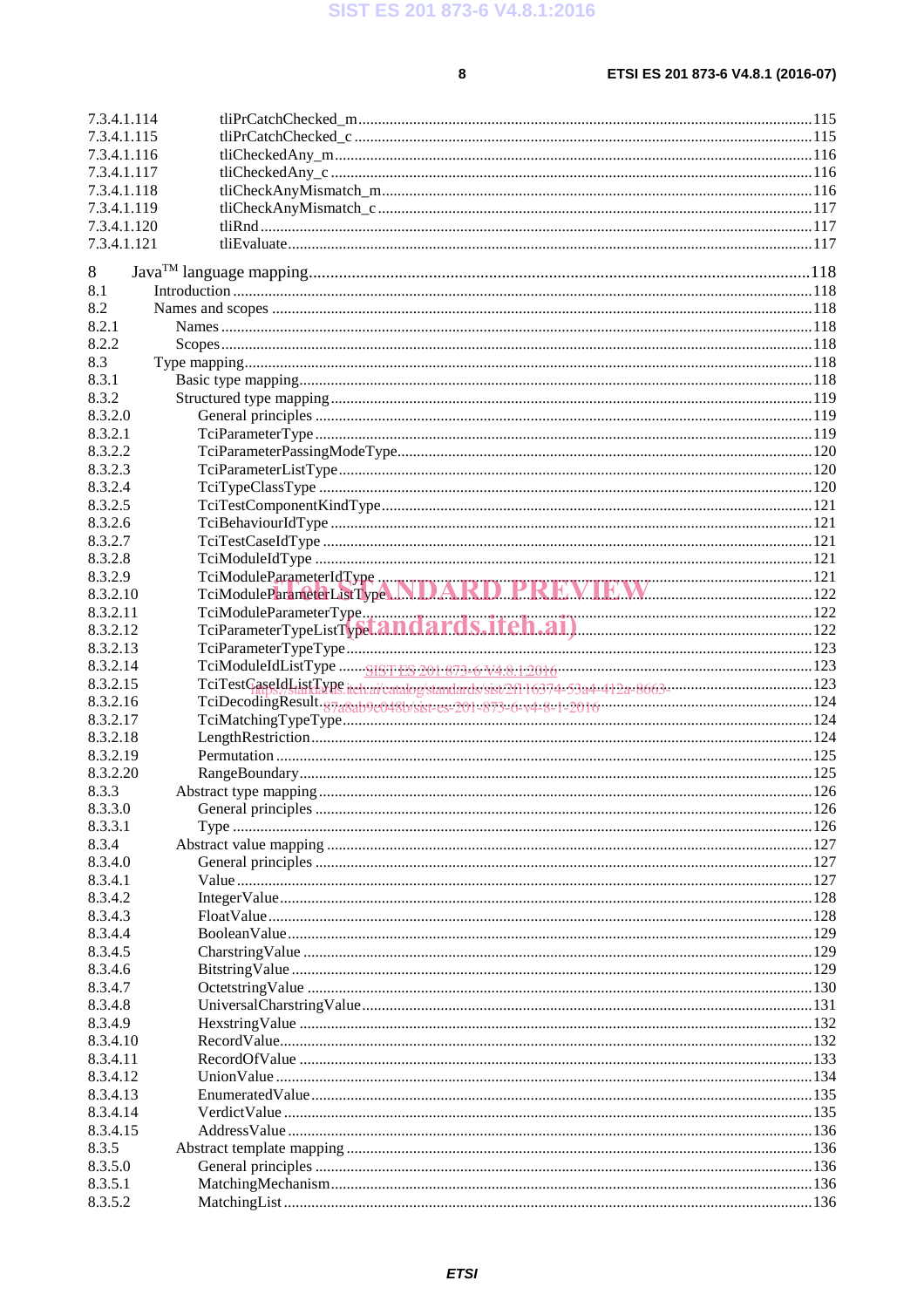$\overline{9}$ 

| 8.3.5.3              |                                        |  |
|----------------------|----------------------------------------|--|
| 8.3.5.4              |                                        |  |
| 8.3.5.5              |                                        |  |
| 8.3.6                |                                        |  |
| 8.3.6.0              |                                        |  |
|                      |                                        |  |
| 8.3.6.1              |                                        |  |
| 8.3.6.2              |                                        |  |
| 8.3.6.3              |                                        |  |
| 8.3.6.4              |                                        |  |
| 8.3.6.5              |                                        |  |
| 8.3.6.6              |                                        |  |
| 8.3.6.7              |                                        |  |
| 8.3.6.8              |                                        |  |
| 8.4                  |                                        |  |
| 8.5                  |                                        |  |
| 8.5.0                |                                        |  |
| 8.5.1                |                                        |  |
| 8.5.1.1              |                                        |  |
| 8.5.1.2              |                                        |  |
| 8.5.2                |                                        |  |
| 8.5.2.1              |                                        |  |
| 8.5.2.2              |                                        |  |
| 8.5.3                |                                        |  |
| 8.5.3.1              |                                        |  |
| 8.5.3.2              |                                        |  |
| 8.5.4                |                                        |  |
| 8.5.4.1              |                                        |  |
| 8.6                  | TCI-TL provided h STANDARD PREVIEW 145 |  |
|                      |                                        |  |
| 8.7                  |                                        |  |
| 8.8                  |                                        |  |
|                      |                                        |  |
|                      |                                        |  |
| 9                    |                                        |  |
| 9.1                  |                                        |  |
| 9.2                  |                                        |  |
| 9.3                  |                                        |  |
|                      |                                        |  |
| 9.4<br>9.4.1         |                                        |  |
| 9.4.1.1              |                                        |  |
| 9.4.1.2              |                                        |  |
| 9.4.2                |                                        |  |
|                      |                                        |  |
| 9.4.2.1<br>9.4.2.2   |                                        |  |
| 9.4.3                |                                        |  |
| 9.4.3.1              |                                        |  |
| 9.4.3.2              |                                        |  |
| 9.4.4                |                                        |  |
| 9.4.4.1              |                                        |  |
|                      |                                        |  |
| 9.5<br>9.6           |                                        |  |
| 9.7                  |                                        |  |
|                      |                                        |  |
| 10                   |                                        |  |
| 10.1                 |                                        |  |
| 10.2                 |                                        |  |
| 10.3                 |                                        |  |
| 10.4                 |                                        |  |
| 10.5                 |                                        |  |
| 10.5.0               |                                        |  |
| 10.5.1               |                                        |  |
| 10.5.2               |                                        |  |
| 10.5.2.1<br>10.5.2.2 |                                        |  |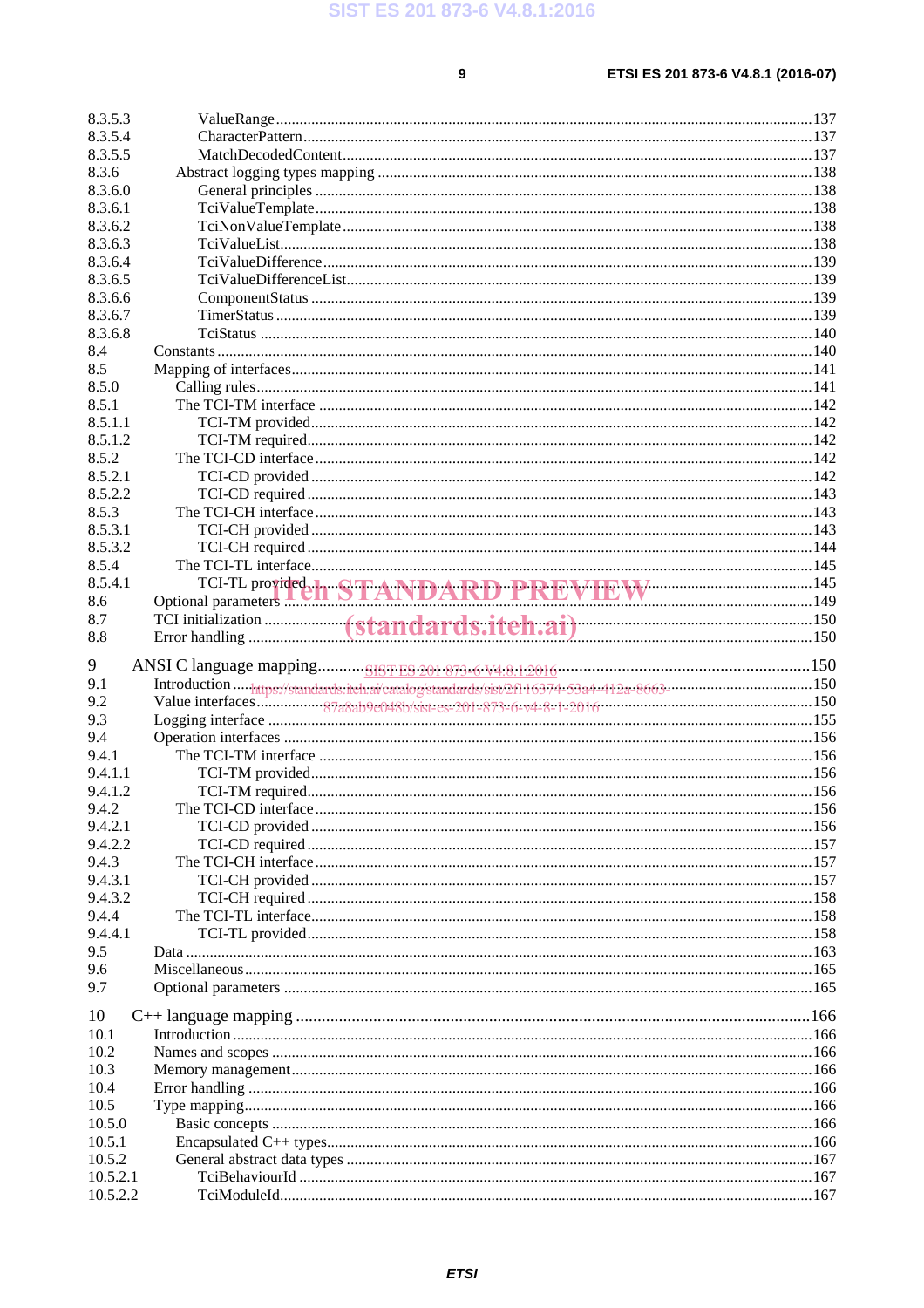$10$ 

| 10.5.2.3  |                                                                    |  |
|-----------|--------------------------------------------------------------------|--|
| 10.5.2.4  |                                                                    |  |
| 10.5.2.5  |                                                                    |  |
| 10.5.2.6  |                                                                    |  |
| 10.5.2.7  |                                                                    |  |
| 10.5.2.8  |                                                                    |  |
| 10.5.2.9  |                                                                    |  |
| 10.5.2.10 |                                                                    |  |
| 10.5.2.11 |                                                                    |  |
| 10.5.2.12 |                                                                    |  |
|           |                                                                    |  |
| 10.5.2.13 |                                                                    |  |
| 10.5.2.14 |                                                                    |  |
| 10.5.2.15 |                                                                    |  |
| 10.5.2.16 |                                                                    |  |
| 10.5.2.17 |                                                                    |  |
| 10.5.2.18 |                                                                    |  |
| 10.5.2.19 |                                                                    |  |
| 10.5.3    |                                                                    |  |
| 10.5.3.1  |                                                                    |  |
| 10.5.3.2  |                                                                    |  |
| 10.5.3.3  |                                                                    |  |
| 10.5.3.4  |                                                                    |  |
| 10.5.3.5  |                                                                    |  |
| 10.5.3.6  |                                                                    |  |
|           |                                                                    |  |
| 10.5.3.7  |                                                                    |  |
| 10.5.3.8  |                                                                    |  |
| 10.5.3.9  | OctetstringValue<br>HexstringValue<br>180<br>HexstringValue<br>181 |  |
| 10.5.3.10 |                                                                    |  |
| 10.5.3.11 |                                                                    |  |
| 10.5.3.12 |                                                                    |  |
| 10.5.3.13 |                                                                    |  |
| 10.5.3.14 |                                                                    |  |
| 10.5.3.15 |                                                                    |  |
| 10.5.3.16 |                                                                    |  |
| 10.5.3.17 |                                                                    |  |
| 10.5.3.18 |                                                                    |  |
| 10.5.3.19 |                                                                    |  |
|           |                                                                    |  |
| 10.5.3.20 |                                                                    |  |
| 10.5.3.21 |                                                                    |  |
| 10.5.3.22 |                                                                    |  |
| 10.5.4    |                                                                    |  |
| 10.5.4.1  |                                                                    |  |
| 10.5.4.2  |                                                                    |  |
| 10.5.4.3  |                                                                    |  |
| 10.5.4.4  |                                                                    |  |
| 10.5.4.5  |                                                                    |  |
| 10.5.4.6  |                                                                    |  |
| 10.5.4.7  |                                                                    |  |
| 10.5.4.8  |                                                                    |  |
| 10.6      |                                                                    |  |
|           |                                                                    |  |
| 10.6.1    |                                                                    |  |
| 10.6.1.1  |                                                                    |  |
| 10.6.1.2  |                                                                    |  |
| 10.6.2    |                                                                    |  |
| 10.6.2.1  |                                                                    |  |
| 10.6.2.2  |                                                                    |  |
| 10.6.3    |                                                                    |  |
| 10.6.3.1  |                                                                    |  |
| 10.6.3.2  |                                                                    |  |
| 10.6.4    |                                                                    |  |
| 10.6.4.1  |                                                                    |  |
|           |                                                                    |  |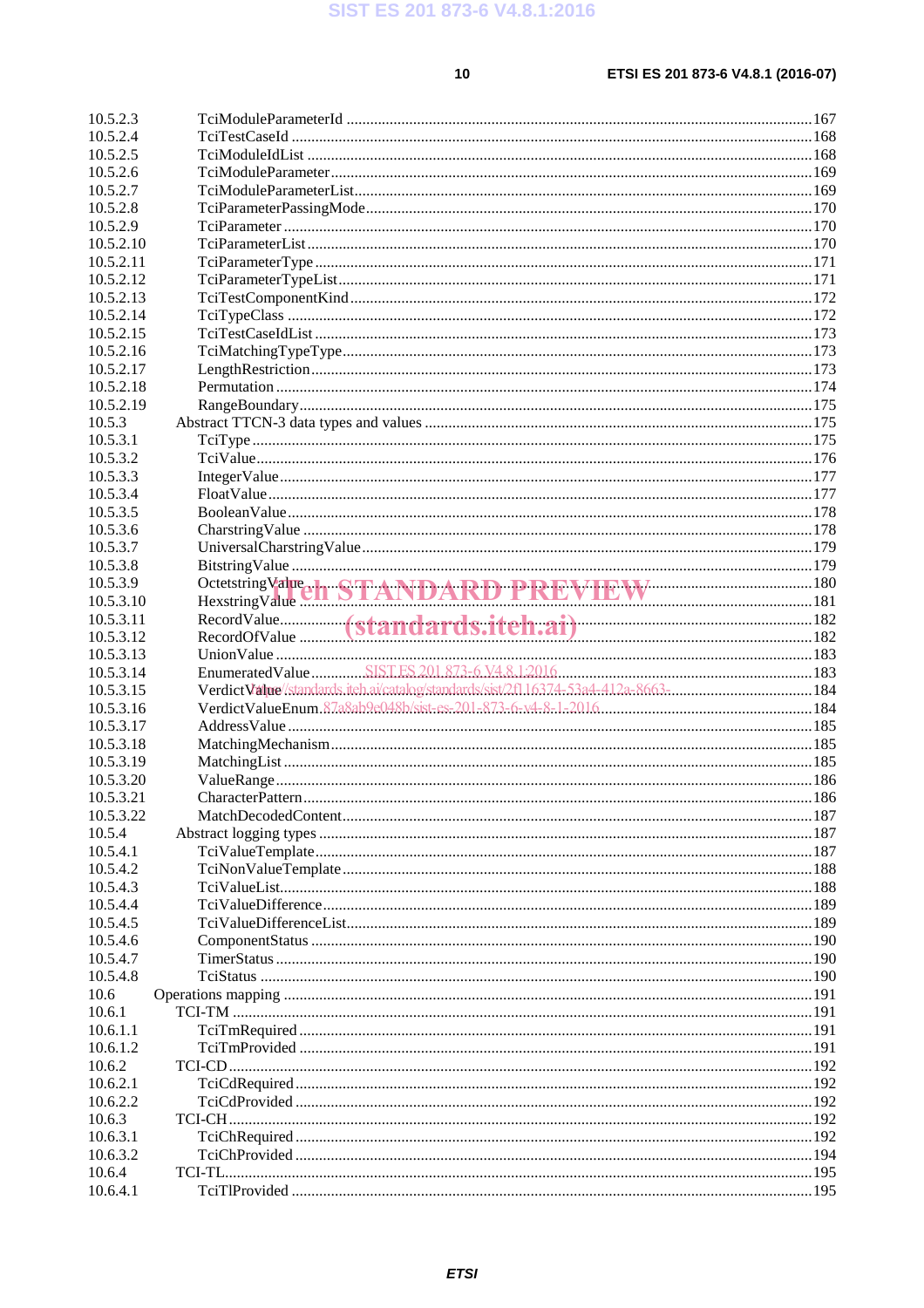$11 -$ 

| 11                    |                                       |      |
|-----------------------|---------------------------------------|------|
| 11.1                  |                                       |      |
| 11.2                  |                                       |      |
| 11.3                  |                                       |      |
| 11.3.1                |                                       |      |
| 11.3.1.1              |                                       |      |
| 11.3.1.2              |                                       |      |
| 11.3.1.3              |                                       |      |
| 11.3.1.4              |                                       |      |
| 11.3.1.5              |                                       |      |
| 11.3.1.6              |                                       |      |
| 11.3.1.7              |                                       |      |
| 11.3.1.8              |                                       |      |
| 11.3.1.9              |                                       |      |
| 11.3.1.10             |                                       |      |
| 11.3.2                |                                       |      |
| 11.3.2.1              |                                       |      |
| 11.3.2.2              |                                       |      |
| 11.3.2.3              |                                       |      |
| 11.3.2.4              |                                       |      |
| 11.3.2.5<br>11.3.2.6  |                                       |      |
| 11.3.2.7              |                                       |      |
| 11.3.2.8              |                                       |      |
| 11.3.2.9              |                                       |      |
| 11.3.2.10             |                                       |      |
| 11.3.2.11             |                                       |      |
| 11.3.2.12             | TriExceptionType REANDARD PREVIEW 208 |      |
| 11.3.2.13             |                                       |      |
| 11.3.2.14             |                                       |      |
| 11.3.2.15             |                                       |      |
| 11.3.2.16             |                                       |      |
| 11.3.2.17             |                                       |      |
| 11.3.2.18             |                                       |      |
| 11.3.2.19             |                                       |      |
| 11.3.2.20             |                                       |      |
| 11.3.3                |                                       |      |
| 11.3.3.1              |                                       |      |
| 11.3.3.2              | IntegerValue                          | .213 |
| 11.3.3.3              |                                       |      |
| 11.3.3.4              |                                       |      |
| 11.3.3.5              |                                       |      |
| 11.3.3.6              |                                       |      |
| 11.3.3.7              |                                       |      |
| 11.3.3.8              |                                       |      |
| 11.3.3.9<br>11.3.3.10 |                                       |      |
| 11.3.3.11             |                                       |      |
| 11.3.3.12             |                                       |      |
| 11.3.3.13             |                                       |      |
| 11.3.3.14             |                                       |      |
| 11.3.3.15             |                                       |      |
| 11.3.3.16             |                                       |      |
| 11.3.3.17             |                                       |      |
| 11.3.3.18             |                                       |      |
| 11.3.3.19             |                                       |      |
| 11.3.3.20             |                                       |      |
| 11.3.3.21             |                                       |      |
| 11.3.3.22             |                                       |      |
| 11.3.3.23             |                                       |      |
| 11.3.3.24             |                                       |      |
| 11.3.4                |                                       |      |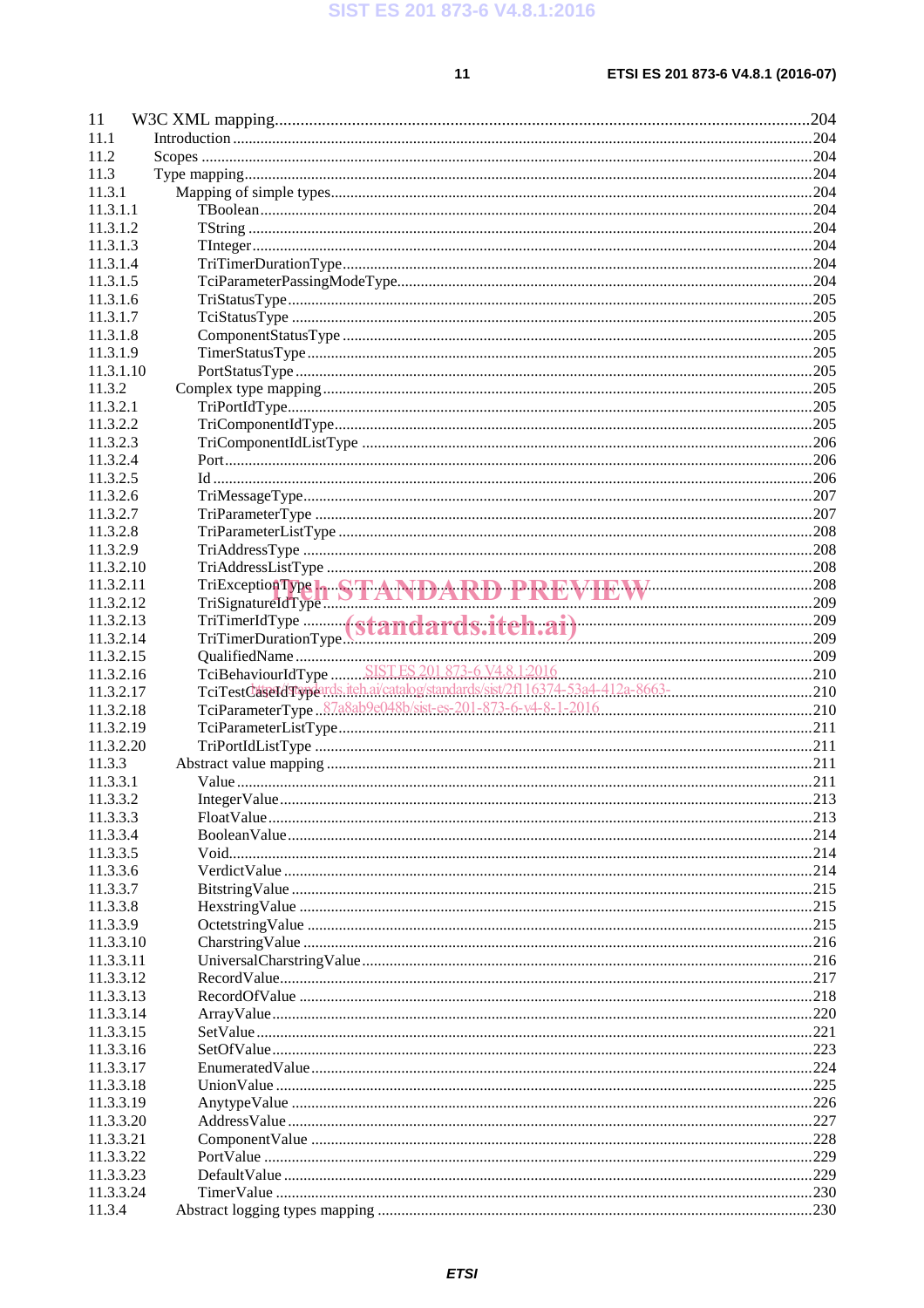$12$ 

| 11.3.4.1  |                                                                                 |  |
|-----------|---------------------------------------------------------------------------------|--|
| 11.3.4.2  |                                                                                 |  |
| 11.3.4.3  |                                                                                 |  |
| 11.3.4.4  |                                                                                 |  |
| 11.3.4.5  |                                                                                 |  |
| 11.4      |                                                                                 |  |
| 11.4.0    |                                                                                 |  |
| 11.4.1    |                                                                                 |  |
| 11.4.2    |                                                                                 |  |
| 11.4.2.1  |                                                                                 |  |
|           |                                                                                 |  |
| 12        |                                                                                 |  |
| 12.1      |                                                                                 |  |
| 12.2.     |                                                                                 |  |
| 12.2.1    |                                                                                 |  |
| 12.2.2    |                                                                                 |  |
| 12.3      |                                                                                 |  |
| 12.4      |                                                                                 |  |
| 12.4.1    |                                                                                 |  |
| 12.4.1.0  |                                                                                 |  |
| 12.4.1.1  |                                                                                 |  |
| 12.4.2    |                                                                                 |  |
| 12.4.2.0  |                                                                                 |  |
| 12.4.2.1  |                                                                                 |  |
| 12.4.2.2  |                                                                                 |  |
| 12.4.2.3  |                                                                                 |  |
| 12.4.2.4  |                                                                                 |  |
| 12.4.2.5  |                                                                                 |  |
| 12.4.2.6  |                                                                                 |  |
| 12.4.2.7  | TciBehaviourIdType (Standards.iteh.ai)<br>TciTestCaseIdType (Standards.iteh.ai) |  |
| 12.4.2.8  |                                                                                 |  |
| 12.4.2.9  |                                                                                 |  |
| 12.4.2.10 |                                                                                 |  |
| 12.4.2.11 |                                                                                 |  |
| 12.4.2.12 |                                                                                 |  |
| 12.4.2.13 |                                                                                 |  |
| 12.4.2.14 |                                                                                 |  |
|           |                                                                                 |  |
| 12.4.2.15 |                                                                                 |  |
| 12.4.2.16 |                                                                                 |  |
| 12.4.2.17 |                                                                                 |  |
| 12.4.2.18 |                                                                                 |  |
| 12.4.2.19 |                                                                                 |  |
| 12.4.3    |                                                                                 |  |
| 12.4.3.0  |                                                                                 |  |
| 12.4.3.1  |                                                                                 |  |
| 12.4.4    |                                                                                 |  |
| 12.4.4.0  |                                                                                 |  |
| 12.4.4.1  |                                                                                 |  |
| 12.4.4.2  |                                                                                 |  |
| 12.4.4.3  |                                                                                 |  |
| 12.4.4.4  |                                                                                 |  |
| 12.4.4.5  |                                                                                 |  |
| 12.4.4.6  |                                                                                 |  |
| 12.4.4.7  |                                                                                 |  |
| 12.4.4.8  |                                                                                 |  |
| 12.4.4.9  |                                                                                 |  |
| 12.4.4.10 |                                                                                 |  |
| 12.4.4.11 |                                                                                 |  |
| 12.4.4.12 |                                                                                 |  |
| 12.4.4.13 |                                                                                 |  |
| 12.4.4.14 |                                                                                 |  |
| 12.4.4.15 |                                                                                 |  |
|           |                                                                                 |  |